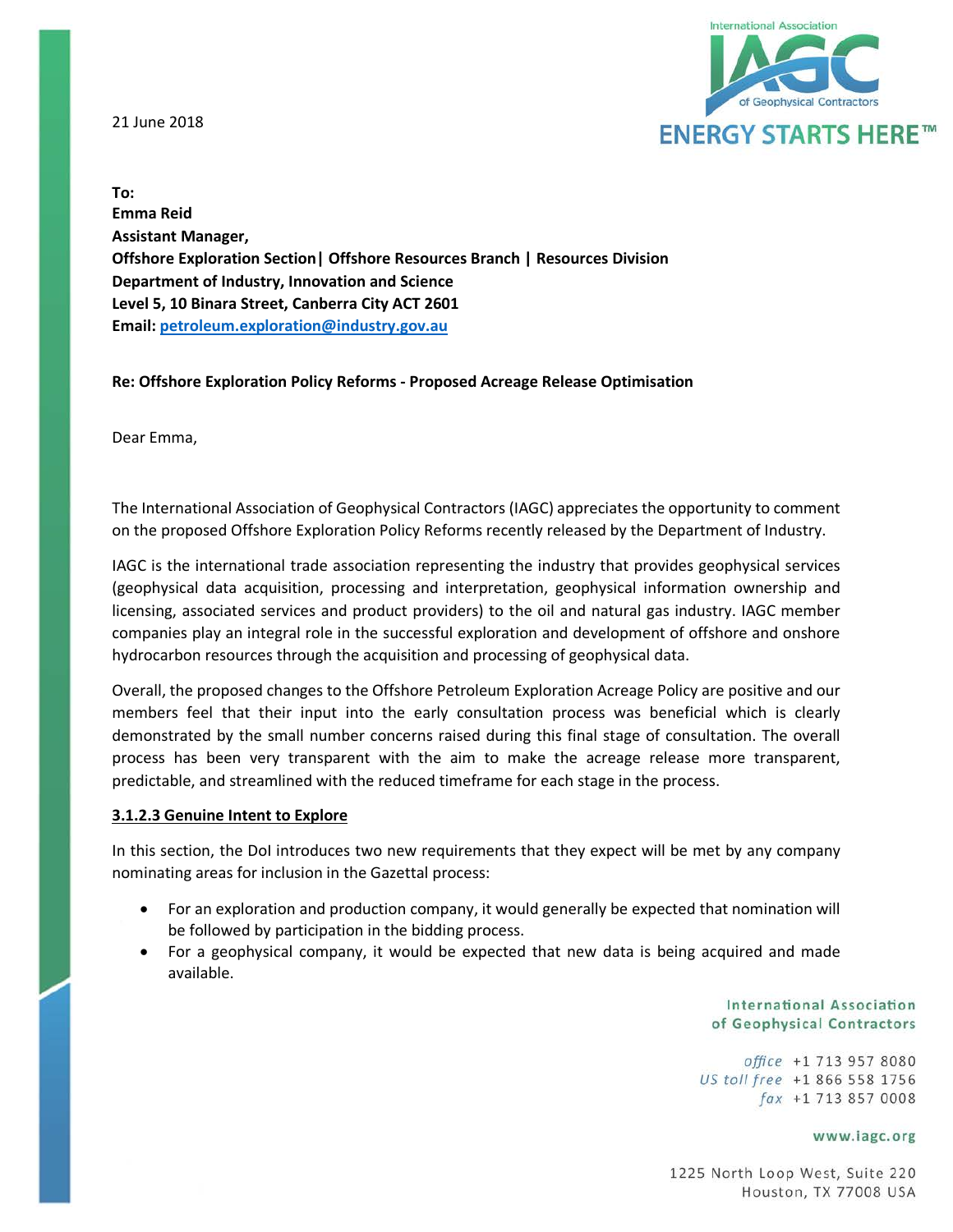

Should these requirements be adopted, they would introduce new hurdles that are contrary to the Multi-Client business model. The formula for a successful Multi-Client business model includes investing in acquiring new exploration datasets in advance of nominations, often covering held and vacant acreage with the expectation of being able to nominate future blocks in the area of that past survey.

Our investments are intended to be a catalyst to new exploration, which *may* include further new data being acquired – however the intent to acquire new data should not be the only requirement for block nomination. This effectively would eliminate Multi-Client companies from the block nomination process and leave any existing datasets at the mercy of exploration companies to nominate acreage covered by these existing datasets.

Suggested revision to this section:

For a geophysical company, it would be expected that non-exclusive data is currently available or new data is being acquired and made available.

The geophysical industry in Australia has seen a decrease in pre-licensing data to evaluate gazettal acreage and an increase in bid to license of multi-client datasets included in bids as a proposed work commitment. This often eliminates financial commitment to a new non-exclusive dataset until award of acreage. The ability for geophysical companies to acquire new data in frontier and unleased acreage is the first step towards developing new resource plays as Multi-Client seismic surveys provide the necessary information of the subsurface structure to governments and E&P companies. Thus, nominating new acreage based off these multi-client surveys plays a preeminent role in the exploration industry, delivering powerful insight into the energy resources available beneath the subsurface.

## **4.2 Good Standing**

We are in support of more transparency and efficacy of the Good Standing Agreement (GSA) Policy. We would support a more detailed list of the projects that could be considered 'regional studies' including those with geophysical and environmental objectives.

It is understood there is currently procedures in place for companies to publish when they enter into a Good Standing Agreement, however it would be beneficial for increased transparency to create a public register of Good Standing Agreements and negotiated terms maintained by the DoI or other relevant departments.

### **5. Next Steps**

Suggested points for consideration.

1. Does the proposed timing for consultation/bidding/considering offers pose any concerns for **International Association** you/your business?of Geophysical Contractors

> office +1 713 957 8080 US toll free +1 866 558 1756 fax +1 713 857 0008

### www.iagc.org

1225 North Loop West, Suite 220 Houston, TX 77008 USA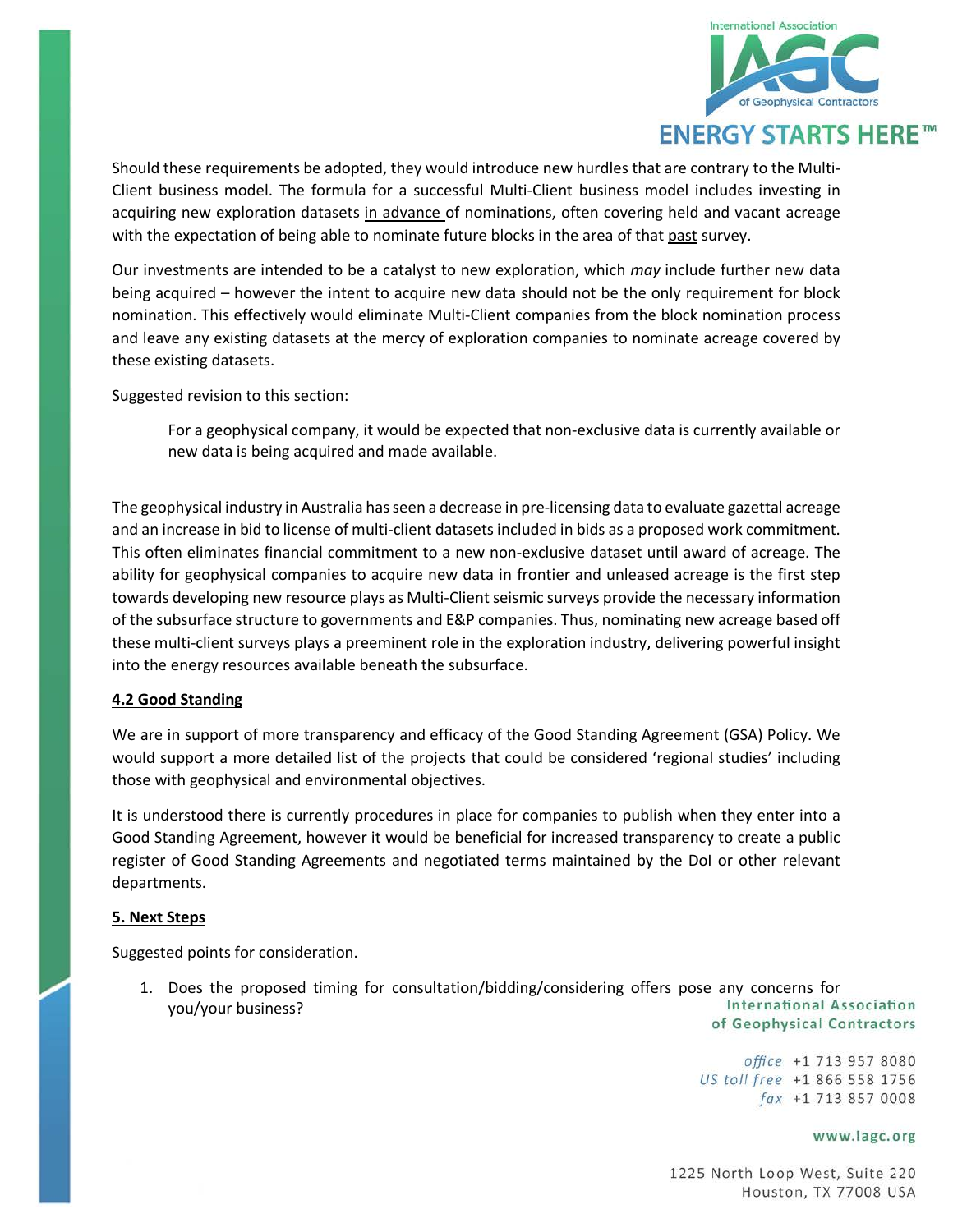

IAGC Response:

Introducing a single bidding period of 9 months and removal of the Cash bidding will streamline the process and be positive for maximising bids.

If Environmental stakeholders are known during the nominations process, it would be beneficial for the nominator to include these as a transparent consideration into the future consultation process.

2. What is the best way to communicate the opening of consultation processes and dates for bidding etc. with you/your business? Do you subscribe to the Australian Petroleum News?

IAGC Response:

Yes, the majority of our members subscribe to Australian Petroleum News.

3. Is the likely variability of the number of areas available for bidding in each release a concern for managing workload within your business/organisation?

IAGC Response:

We have no concerns over the variability in workload in terms of assessing available areas each year. Geophysical contractors are active in reviewing open areas year-round, and each maintain internal geophysical and geological reviews for areas of opportunity.

4. Will information such as the total number of bids received, areas that were highly sought after, and areas that received no bids be useful for you/your business? Is there additional information that could be made publicly available that would be useful? Are there any risks in providing that information?

IAGC Response:

It would be very beneficial if a summary of submitted bids was publicised including number of bidders overall and number of bids per gazettal permit.

We appreciate the opportunity to comment on the proposed Offshore Exploration Policy Reforms and are available for further discussions at your convenience. If you would like to discuss any of the points raised in more detail, please do not hesitate to contact Alyse Blake (Alyse.Blake@pgs.com) or myself.

Sincerely,

Dustin Van Liew VP, Regulatory and Governmental Affairs IAGC

**International Association** of Geophysical Contractors

office +1 713 957 8080 US toll free +1 866 558 1756 fax +1 713 857 0008

www.iagc.org

1225 North Loop West, Suite 220 Houston, TX 77008 USA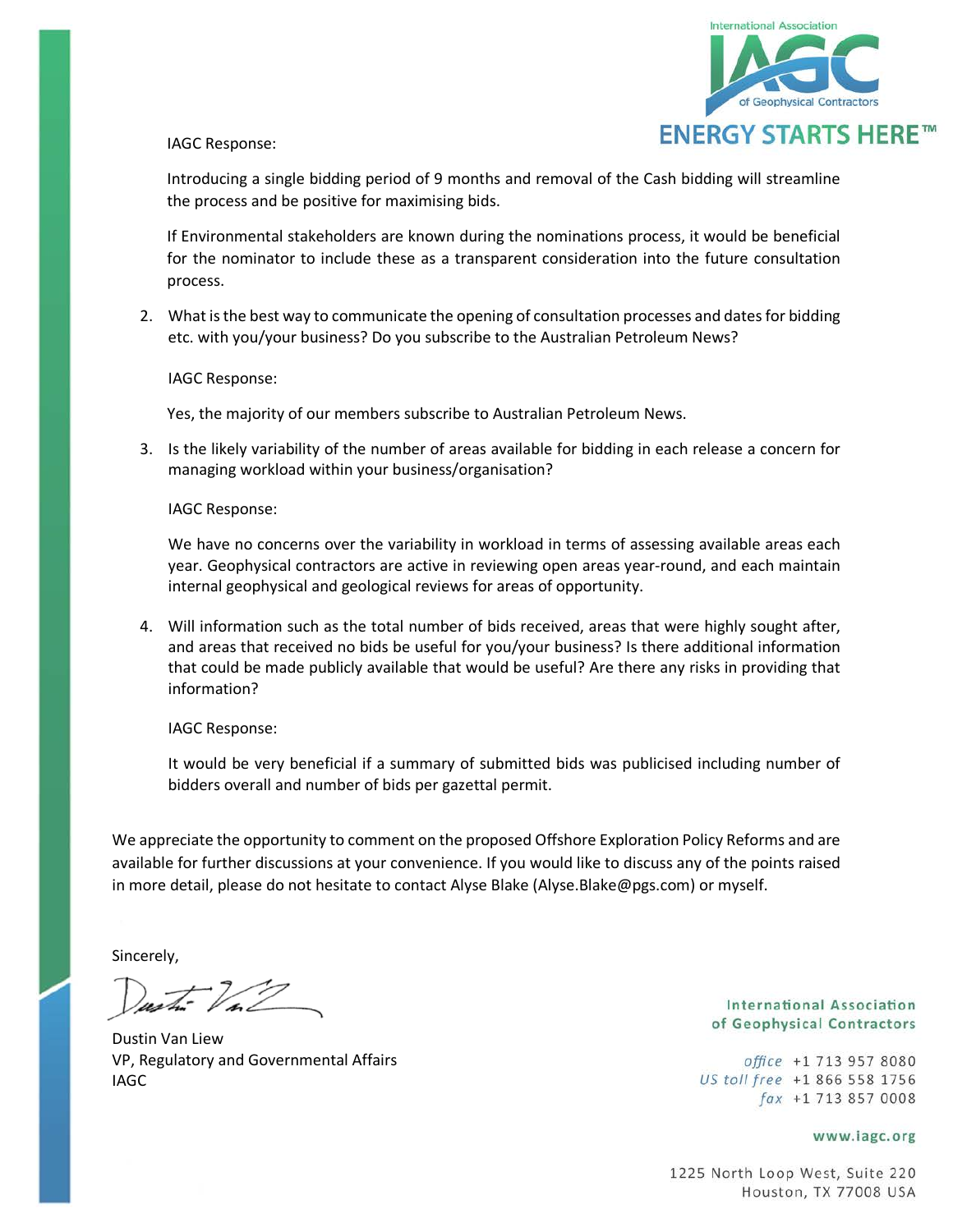## **THE VOICE OF THE GEOPHYSICAL INDUSTRY SINCE 1971** of Geophysical Contractors

**International Association** 

# **The Multi-Client Data Licensing Business Model**

Geophysical surveys are conducted on either a multi-client or proprietary basis. Proprietary or exclusive surveys are acquired by a geophysical company for an individual client who owns the data, and they usually cover limited acreage.

In contrast, multi-client surveys are acquired by the geophysical company for its own use and are generally collected over large acreage. The geophysical company owns the data which it then markets and licenses to as many clients as possible, making the survey less expensive on a per-unit-area basis than proprietary data and driving interest in the potential leasing acreage.

| <b>MULTI-CLIENT ACQUISITION</b> |                                                                                                                                                                                                         | PROPRIETARY OR EXCLUSIVE ACQUISITION |                                                                                                                                                                             |
|---------------------------------|---------------------------------------------------------------------------------------------------------------------------------------------------------------------------------------------------------|--------------------------------------|-----------------------------------------------------------------------------------------------------------------------------------------------------------------------------|
|                                 | Develops a product with geophysical data available<br>for licensing                                                                                                                                     | $\bullet$                            | Provides a service with geophysical data only available<br>to the E&P company                                                                                               |
|                                 | Geophysical company designs survey based on<br>market (E&P companies) interests - developing<br>prospects, delineating reservoirs and for use in<br>preparing for future licensing rounds (lease sales) | $\bullet$                            | Geophysical Company and E&P company enter into<br>agreement for acquisition of geophysical data over a<br>pre-determined area (e.g. acreage under lease)                    |
|                                 | Geophysical company bears all risk, pays cost of<br>project (financial risk can be mitigated by<br>pre-financing from customers)                                                                        |                                      | Geophysical Company provides the vessel(s) and<br>crews to acquire data                                                                                                     |
|                                 | Geophysical company owns the geophysical data                                                                                                                                                           |                                      | <b>E&amp;P</b> company owns the geophysical data                                                                                                                            |
|                                 | Lower cost of the data to users (E&P companies),<br>allowing more investment in other E&P activities                                                                                                    | $\bullet$                            | E&P company pays full cost of project (no risk to<br>geophysical company                                                                                                    |
|                                 | Geophysical company promotes (markets) the data<br>which in turn drives interest in licensing (leasing)<br>acreage                                                                                      | $\bullet$                            | Cost of geophysical data is on a per acre basis, which<br>is much higher than if only licensed. Cost of<br>acquisition is dependent on supply/demand of vessel<br>and crew. |

Today, the multi-client data business model plays a preeminent role in the geophysical industry. IAGC's members acquire the majority of marine 3D data around the world and a large proportion of the land and transition zone *(e.g. shallow waters or nearshore areas)* 3D data in North America on a multi-client basis. The industry continues to acquire large multi-client 2D surveys in frontier basins and these surveys play a very important role in exploration.

The multi-client data licensing business model has significant economic advantages for E&P companies, host governments and geophysical companies. The multi-client business model spreads the costs of data acquisition and processing over time and among multiple customers. Under the model, the geophysical company initiates and conducts projects of general industry interest at its own financial risk. Restricted non‐transferrable data‐user licenses are then sold to individual E&P companies for a fraction of the cost of acquiring and processing the data themselves allowing multiple E&P companies the opportunity to evaluate resource potential in particular area along geological trends that will facilitate higher exploration and development success rates.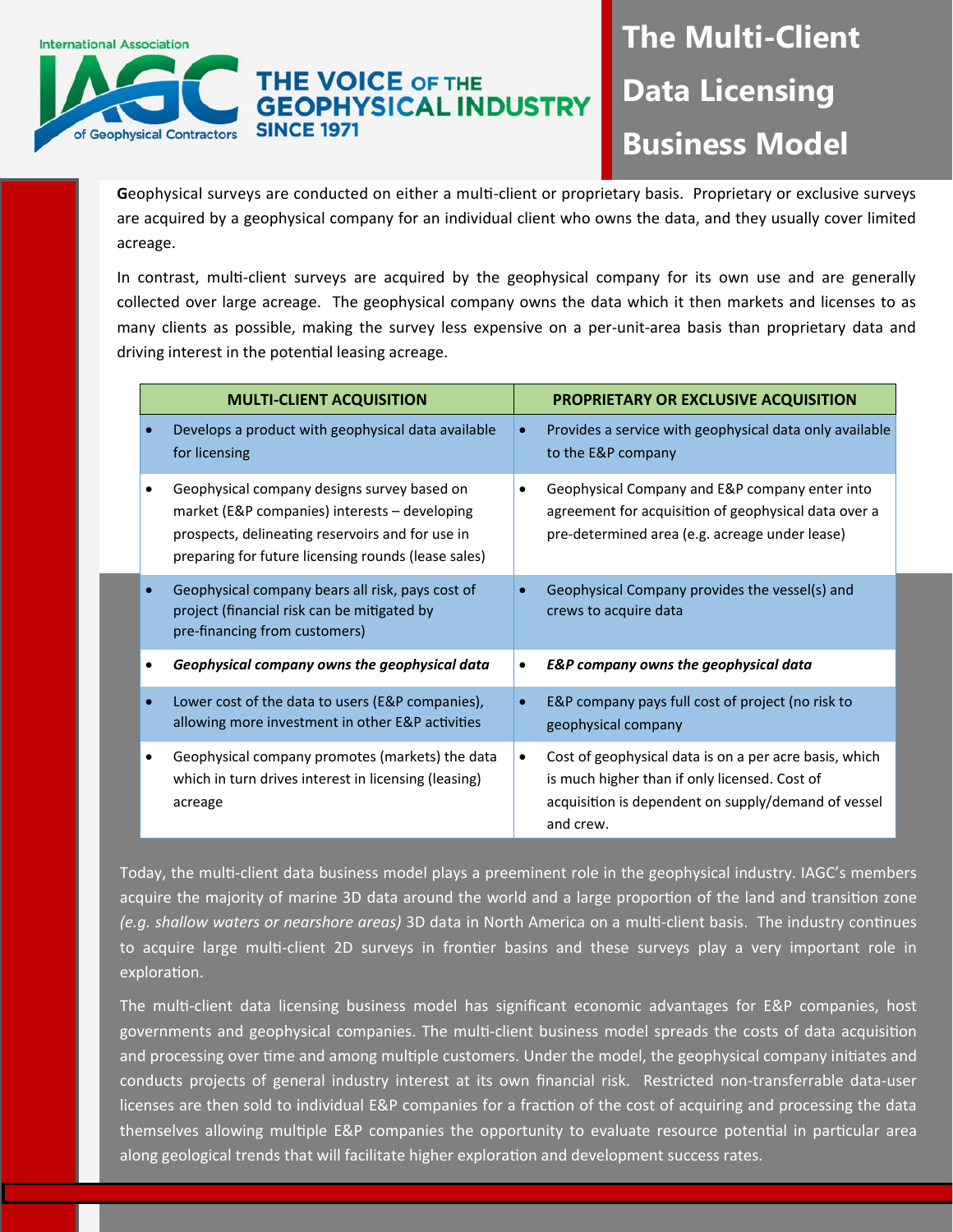| <b>STAKEHOLDER</b>            | <b>BENEFITS OF MULTI-CLIENT BUSINESS MODEL</b>                                                                                                                                                                                                                                                                                                                                                                                                                                                                                                                                                                                                                                                       |
|-------------------------------|------------------------------------------------------------------------------------------------------------------------------------------------------------------------------------------------------------------------------------------------------------------------------------------------------------------------------------------------------------------------------------------------------------------------------------------------------------------------------------------------------------------------------------------------------------------------------------------------------------------------------------------------------------------------------------------------------|
| <b>E&amp;P Company</b>        | Access to high quality data for a fraction of the cost of exclusive proprietary ownership<br>Allows company to prospect on trend or regional basis – facilitating higher exploration<br>and development success rates<br>Ability to "ramp up" knowledge base very quickly using available "off the shelf" data<br>$\bullet$<br>Lowers the economic hurdles to exploring and producing oil and gas, therefore allowing<br>$\bullet$<br>smaller E&P companies access and entry to riskier and often more expensive plays<br>Improves the efficiency of E&P investments, resulting in more investments<br>$\bullet$<br>Reduced risk associated with survey permissions, acquisition and data processing |
| <b>Host Government</b>        | Lower barriers to entry for E&P companies thus promoting more active and competitive<br>$\bullet$<br>licensing rounds<br>Rapid and efficient development of reserves<br>$\bullet$<br>Provides data to make decisions about operational matters<br>$\bullet$<br>Provides opportunity to create subsurface maps that can help in the stewardship of the<br>natural resources                                                                                                                                                                                                                                                                                                                           |
| <b>Geophysical Contractor</b> | Opportunity to showcase new technology to a broader client base as well as to govern-<br>$\bullet$<br>ments (new acquisition and processing technology)<br>Greater control in deployment of assets                                                                                                                                                                                                                                                                                                                                                                                                                                                                                                   |

## *Where the MulƟ‐Client Business Model is Successful*

The multi-client business model continues to be the most beneficial and successful on the U.S. Gulf of Mexico continental shelf, the Norwegian continental shelf and onshore North America, where there exists a robust multi-client investment market and corresponding successful exploration efforts.

Although the U.S. and Norwegian governments have different approaches to confidentiality of data and leasing or licensing of acreage for oil and gas exploration, typically multi-client geophysical data is available for licensing for two or more lease sales or licensing rounds in both markets. The lease sales or licensing rounds and acreage "turnover" are predictable, which is important to encouraging a geophysical company's investment to conduct a multi-client survey. Lease sales or licensing rounds are scheduled in advance with a clear indication of the acreage that will be included, allowing geophysical companies to plan and execute seismic projects based on acreage that will be made available for leasing or licensing.

In addition, the confidentiality period for multi-client data in these regions is comparably longer than in other countries, allowing the seismic contractor the opportunity to achieve a reasonable return on their investment. These regions are also competitive with major international and independent E &P companies actively and successfully acquiring open acreage.

The competitive markets provide more buyers of multi-client geophysical data. In turn, the multi-client data promote competitive lease sales or licensing rounds and ensure that host governments receive market value for the hydrocarbon resource.

The multi-client business model can benefit stakeholders in regions that include some key characteristics:

- Licensing rounds or lease sales are held regularly, on schedule, with pre‐determined areas available for licensing or leasing announced well in advance of each licensing round or lease sale;
- Smaller parcels (acreage) are offered for licensing or leasing, thus promoting greater competition for acreage;
- The confidentiality period (sometimes called exclusivity period) for the multi-client geophysical data is a minimum of 15 years, allowing the data owner multiple licensing rounds or lease sales to market the multi-client geophysical data; and
- At the expiry of the confidentiality period, only the processed data is available for release to the public.